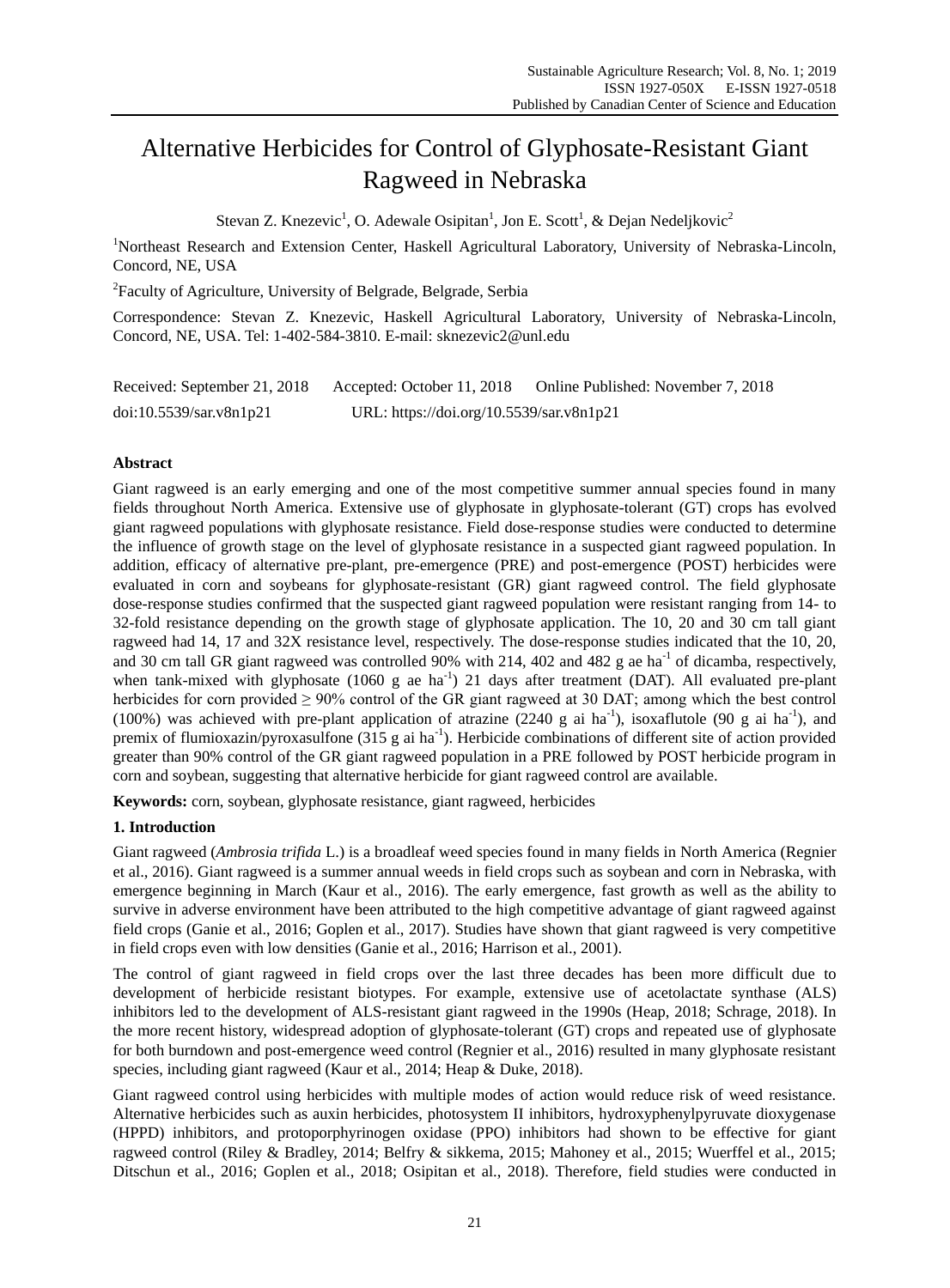Nebraska to determine the level of glyphosate resistance in a suspected glyphosate-resistant (GR) giant ragweed population and to evaluate alternative herbicides for pre-plant, pre-emergence (PRE) and post-emergence (POST) herbicides in corn and soybeans for GR giant ragweed control.

# **2. Materials and Methods**

# *2.1 Field Dose-Response Studies*

Field experiments were conducted in 2012 at two locations with a natural infestation of suspected GR giant ragweed located near David City, NE (41.258N, 97.138W). The study was laid out in a randomized complete block design with three replications for dose response studies on glyphosate alone, dicamba tank-mixed with glyphosate, or saflufenacil tank-mixed with glyphosate at three growth stages (10, 20, and 30 cm tall plants) of giant ragweed. The dose response studies consisted of four doses of glyphosate alone (1060, 4240, 8500, and 17000 g ae ha<sup>-1</sup>); four doses of saflufenacil (12.5, 25, 50 and 100 g ai ha<sup>-1</sup>) tank-mixed with a recommended dose of glyphosate (1060 g ae ha<sup>-1</sup>); and four doses of dicamba (210, 420, 840 and 1680 g ai ha<sup>-1</sup>) mixed with a recommended dose of glyphosate  $(1060 \text{ g}$  ae ha<sup>-1</sup>); as well as a non-treated control. Each experimental plot was 8 m long by 3 m wide and was planted with two rows of corn and two rows of soybean on May 21, 2012 in 76 cm rows with a four-row planter. The first application of herbicide was made when giant ragweed plants were 10 cm tall as early POST (EPOST), the second application to 20 cm tall plants, at mid-POST (MPOST), and the third application to 30 cm tall plants as late POST (LPOST).

Herbicide treatments were applied with a  $CO_2$ -pressurized backpack sprayer calibrated to deliver 140 L ha<sup>-1</sup> solution at 172 kPa with TeeJet XR 110015 flat-fan nozzles at a speed of 4.3 km  $h^{-1}$ . The GR giant ragweed control was visually rated at 7, 14 and 21 days after treatment (DAT) on a scale of 0% (no control) to 100% (complete control). At 21 DAT, the giant ragweed plants within 0.25  $\text{m}^2$  quadrat randomly placed in each plot were severed at the soil surface and oven-dried at 35 C for 7 days, then shoot biomass was measured. The shoot biomass reduction (%) was expressed as:

$$
Show to to to be a reduction (%) = [(G-H)/G] \times 100
$$
 (1)

Where *G* was the biomass (above ground) of giant ragweed plants in non-treated plots and *H* was the biomass of giant ragweed plants in the respective herbicide treated plots.

A four-parameter log-logistic model was best to relate giant ragweed responses (visual control and biomass reduction) to herbicide treatments using "drc" package in R statistical software (R Development Core Team, 2018; Knezevic et al., 2007). The model was given as:

$$
Y = C + \{D - C / 1 + \exp[B(\log X - \log E)]\}
$$
 (2)

where Y was the giant ragweed response, *C* was the lower limit, *D* was the upper limit, *X* was the herbicide dose, *E* was the dose resulting to 50% response between the upper and lower limit (also known as  $ED_{50}$ ), *B* was the slope around *E*. The effective dose needed to suppress the giant ragweed population by 50% (ED<sub>50</sub>) and 90%  $(ED_{90})$  was estimated from the above model (equation 2). Differences between the ED values for each growth stage and herbicide treatment were determined by the standard errors (SE) (Knezevic et al., 2018).

# *2.2 Evaluation of Alternative Herbicide Programs on GR Giant Ragweed*

Field experiments were conducted in 2013 and 2014, near David City, NE to evaluate control of GR giant ragweed with pre-plant, and PRE followed by (fb) POST herbicides in corn; as well as PRE fb POST and POST-only in soybean. The soil texture of the location was silty clay loam (20% sand, 54% silt, 38% clay) with a pH of 5.7, and 2.2% organic matter. Total rainfall from April to October was 67.3 cm in 2013 and 61.0 cm in 2014. Average daily temperature was 23 and 25 °C in 2013 and 2014, respectively. Glyphosate-tolerant corn (H-9138, Golden Harvest Seeds, Waterloo, NE 68069) was planted at 69,780 seeds ha<sup>-1</sup> in rows spaced 76 cm apart on June 12, 2013 and June 5, 2014. Glyphosate-tolerant soybean (92Y70, Pioneer Seed, Allen, NE 68710) was planted at 360,760 seeds ha<sup>-1</sup> also in rows spaced 76 cm apart on May 18, 2013 and May 28, 2014. Each of the herbicide programs has 12 treatments except POST-only (5 treatments) in soybean (Table 1, 2, 3 and 4). Experiments were conducted in a randomized complete block design with three replications for each of the program in corn and soybean. Individual plots were 8 m long and 3 m wide.

Herbicide applications were made using a  $CO<sub>2</sub>$ -pressurized backpack boom sprayer calibrated to deliver 140 L ha<sup>-1</sup> at 172 kPa (for PRE) and 276 kPa (for Pre-plant and POST), through four AIXR 11002 (for PRE) and 10015 (for Pre-plant and POST) nozzle tips (Turbo TeeJet, Spraying systems Co., P.O. Box 7900, Wheaton, IL 60187) with a boom length of 200 cm. The Pre-plant herbicides applications were conducted in April prior to planting of corn or soybean in May or June. The PRE herbicides were applied immediately after planting corn or soybean,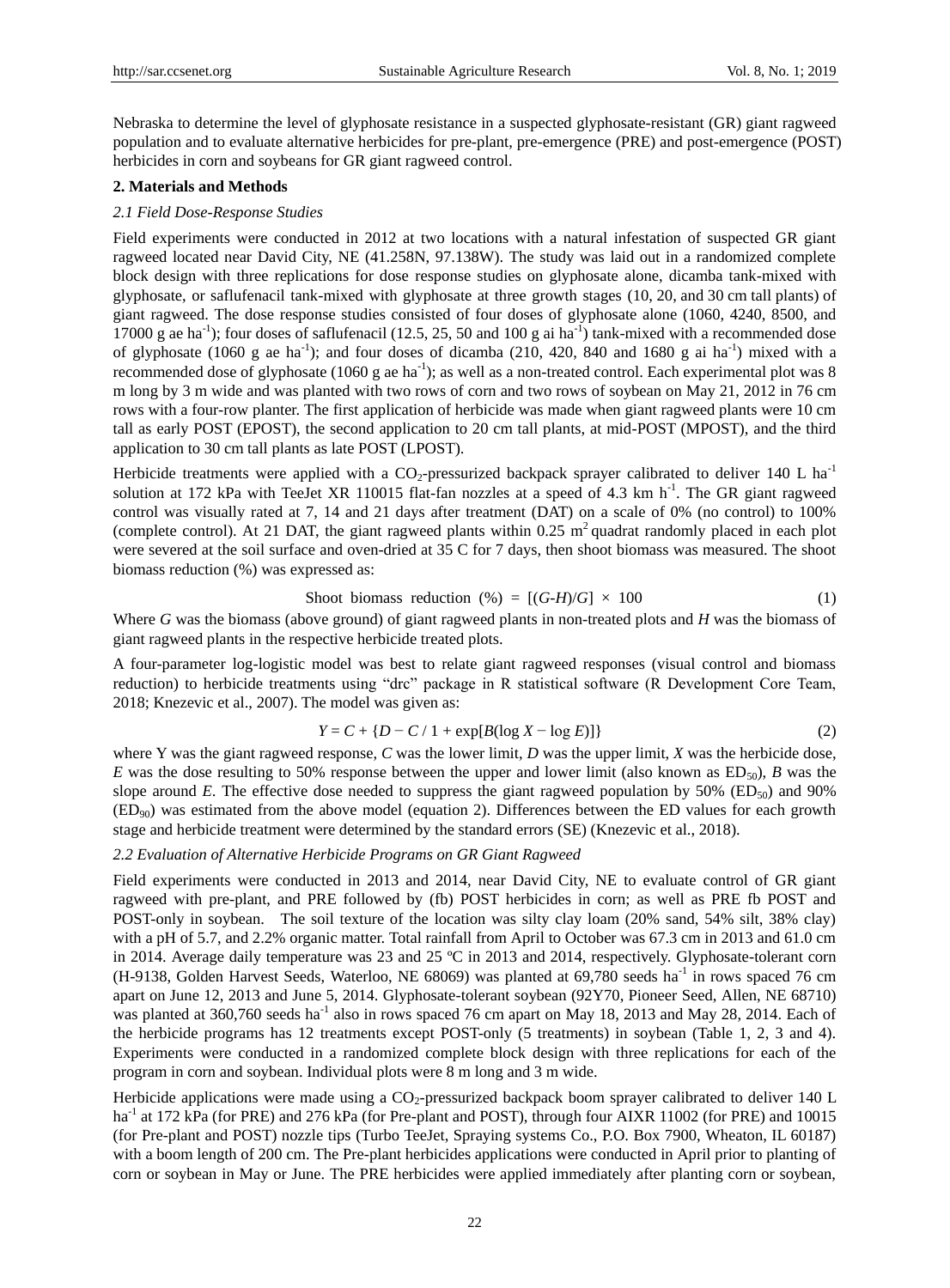while POST herbicides were applied when the GR giant ragweed plants were 8 to 11 cm tall.

Visually rated weed control on the scale of 0 (no control) to 100% (complete control) were collected at 30, 60 and 75 DAT for pre-plant; 30 days after PRE (DAPRE) and 30 days after POST (DAPOST) for PRE fb POST; 30 DAT for POST-only. GR giant ragweed biomass was collected from plants within  $0.25 \text{ m}^2$  quadrats placed the middle two corn or soybean rows in each plot at 30 DAT for all herbicide programs. Biomass reduction (%) was calculated as shown in equation 1.

An initial test of normality of data using the PROC Univariate procedure in SAS v. 9.4 software (SAS Institute, Cary, NC 27513) suggested that the collected data did not follow a normal distribution. Hence, data were arcsine transformed to reduce the heterogeneity of treatment variances. Tests of significance of treatments on GR giant ragweed population was conducted with ANOVA using the PROC MIXED procedure in SAS, with replicates and years considered random variables. The untreated plot data were excluded from the analyses of the visually rated GR giant ragweed control. If ANOVA indicated significant treatment effects, means of the transformed data were separated with Fisher's protected LSD test at P≤0.05; however, back-transformed data were presented in tables for easy interpretation.

| Herbicides                         | Trade name                      | Rate                    | Manufacturer                    | Adjuvant    |
|------------------------------------|---------------------------------|-------------------------|---------------------------------|-------------|
|                                    |                                 | $g$ ai ha <sup>-1</sup> |                                 |             |
| Atrazine                           | Aatrex®                         | 2240                    | Syngenta Crop Protection, Inc., | COC         |
|                                    |                                 |                         | Greensboro, NC 27419            |             |
| Isoxaflutole                       | Balance Flexx <sup>®</sup>      | 90                      | Bayer CropScience, Research     | <b>MSO</b>  |
|                                    |                                 |                         | Triangle Park, NC 27709         |             |
| $Isoxaflutole + Atrazine$          | Balance $Flexx^{\circledast} +$ | $90 + 1120$             | Bayer CropScience + Syngenta    | $MSO + AMS$ |
|                                    | Aatrex®                         |                         | Crop Protection                 |             |
| Mesotrione                         | Callisto <sup>®</sup>           | 300                     | Syngenta Crop Protection        | <b>AMS</b>  |
| Thiencarbazone-methyl/isoxaflutole | $Corvus^{\circledR}$            | 129                     | <b>Bayer CropScience</b>        | $AMS + COC$ |
| Flumioxazin/Pyroxasulfone          | Fierce®                         | 315                     | Valent USA Corporation, Walnut  | AMS         |
|                                    |                                 |                         | Creek, CA 94596                 |             |
| Dimethenamid-P/atrazine            | Guardsman Max <sup>®</sup>      | 723                     | <b>BASF</b> Corporation         | COC         |
| S-metolachlor/mesotrione/atrazine  | Lumax $EZ^{\circledR}$          | 2780                    | Syngenta Crop Protection        | AMS         |
| Saflufenacil                       | Sharpen <sup>®</sup>            | 75                      | <b>BASF</b> Corporation         | AMS         |
| $Flumioxazin + Atrazine$           | $Valor^{\otimes} +$             | $210 + 1120$            | Valent USA Corporation          | $AMS + COC$ |
|                                    | Aatrex®                         |                         |                                 |             |
| Saflufenacil/dimethenamid-P        | Verdict <sup>®</sup>            | 730                     | <b>BASF</b> Corporation         | <b>AMS</b>  |
| $Mesotrione + S-metolachlor$       | $Zemax^@$                       | 600                     | <b>Syngenta Crop Protection</b> | AMS         |

Table 1. List of pre-plant herbicides used for control of GR Giant Ragweed in Corn in 2013 and 2014

<sup>a</sup>Abbreviations: Herbicide premix  $($ *)*; herbicide tank-mix  $(+)$ 

<sup>b</sup>AMS, ammonium sulfate (DSM Chemicals North America Inc., Augusta, GA); COC, crop oil concentrate (Agridex®, Helena Chemical Co., Collierville, TN); MSO, methylated seed oil (Noble®, Winfield Solutions, Shoreview, MN).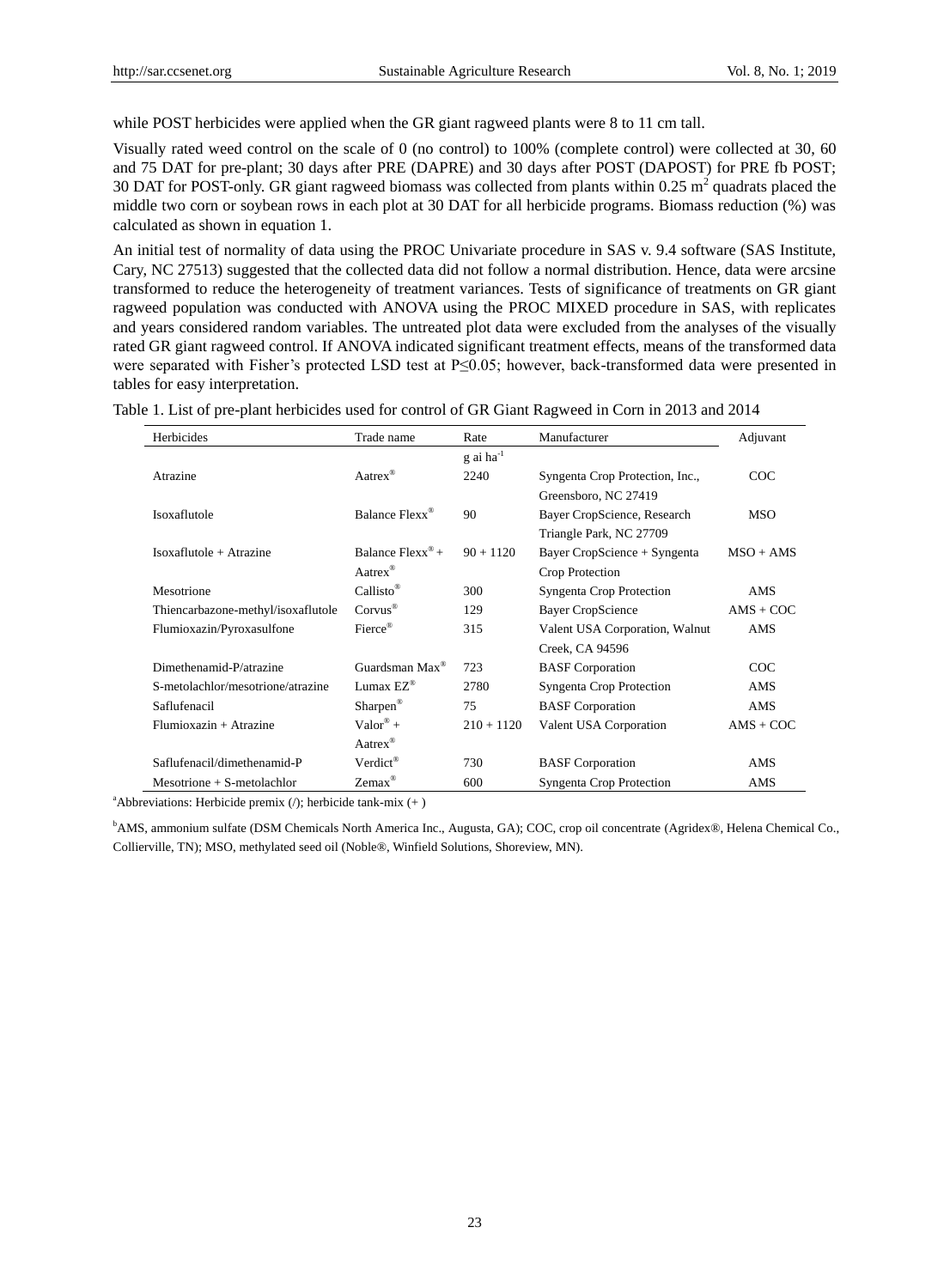$\overline{a}$ 

| Herbicide                            | Trade name                                | Rate                              | Manufacturer                               | Adjuvant    |
|--------------------------------------|-------------------------------------------|-----------------------------------|--------------------------------------------|-------------|
|                                      |                                           | g ai (ae) $\mathrm{ha}^\text{-1}$ |                                            |             |
| Atrazine fb 2,4-D                    | Aatrex <sup>®</sup> fb 2,4-D              | 2240<br>fb                        | Sygenta Crop Protection, Inc., Greensboro, | $COC + NIS$ |
|                                      |                                           | 535                               | NC 27419 fb Winfield Solutions, LLC,       |             |
|                                      |                                           |                                   | St. Paul, MN 55164                         |             |
| Isoxaflutole fb 2,4-D                | Balance Flexx <sup>®</sup> fb             | 90 fb 535                         | Bayer CropScience, Research Triangle Park, | $MSO + NIS$ |
|                                      | $2,4-D$                                   |                                   | NC 27709 fb Winfield Solutions             |             |
| Isoxaflutole + atrazine fb $2,4$ -D  | Balance $Flexx^{\circledast}$ +           | $90 + 1120$                       | Bayer CropScience + Sygenta Crop           | $MSO + COC$ |
|                                      | Atrazine® fb 2.4-D                        | fb 535                            | Protection fb Winfield Solutions           | $+ NIS$     |
| Mesotrione fb flumetsulam/           | $Callisto^{\circledR}$<br>fb              | 300 fb 54                         | Syngenta Crop Protection fb Dow            | AMS         |
| clopyralid                           | Hornet <sup>®</sup>                       |                                   | AgroSciences LLC, 9330 Zionsville Road,    |             |
|                                      |                                           |                                   | Indianapolis, IN 46268                     |             |
| Thiencarbazone-methyl/isoxaflutole   | Corvus <sup>®</sup> fb 2.4-D              | 129 fb 535                        | Bayer CropScience fb                       | $MSO + NIS$ |
| fb $2,4-D$                           |                                           |                                   | <b>Winfield Solutions</b>                  |             |
| 2,4 D (POST-only)                    | $2,4-D$                                   | 535                               | <b>Winfield Solutions</b>                  | <b>NIS</b>  |
| Dimethenamid-P/atrazine fb 2,4-D     | Guardsman Max <sup>®</sup>                | 723 fb 535                        | <b>BASF</b> Corporation fb                 | $COC + NIS$ |
|                                      | fb $2,4-D$                                |                                   | Winfield Solutions                         |             |
| S-metolachlor/mesotrione/atrazine    | Lumax $EZ^{\circledR}$<br>fb              | 2780<br>fb                        | <b>Sygenta Crop Protection</b>             |             |
| fb 2,4-D                             | $2,4-D$                                   | 535                               |                                            |             |
| Saflufenacil<br>fb<br>diflufenzopyr/ | Sharpen®<br>fb                            | 75 fb 360                         | <b>BASF</b> Corporation                    |             |
| dicamba                              | $Distinct^{\circledR}$                    |                                   |                                            |             |
| Saflufenacil/dimethenamid-P fb       | Verdict®<br>fb                            | 730 fb 360                        | <b>BASF</b> Corporation                    | $MSO + AMS$ |
| diflufenzopyr/dicamba                | Status <sup>®</sup>                       |                                   |                                            |             |
| Mesotrione $+$ S-metolachlor fb      | Zemax <sup>®</sup> fb Status <sup>®</sup> | $600$ fb $360$                    | Sygenta Crop Protection fb                 | $MSO + AMS$ |
| diflufenzopyr/dicamba                |                                           |                                   | <b>BASF</b> Corporation                    |             |

Table 2. List of PRE followed by (fb) POST herbicides used for control of GR giant ragweed in corn in 2013 and 2014

<sup>a</sup>Abbreviations: Herbicide premix (/); herbicide tank-mix (+ ); fb, followed by.

<sup>b</sup>AMS, ammonium sulfate (DSM Chemicals North America Inc., Augusta, GA); COC, crop oil concentrate (Agridex®, Helena Chemical Co., Collierville, TN); NIS, nonionic surfactant (Induce® , Helena Chemical Co., Collierville, TN), MSO, methylated seed oil (Noble®, Winfield Solutions, Shoreview, MN).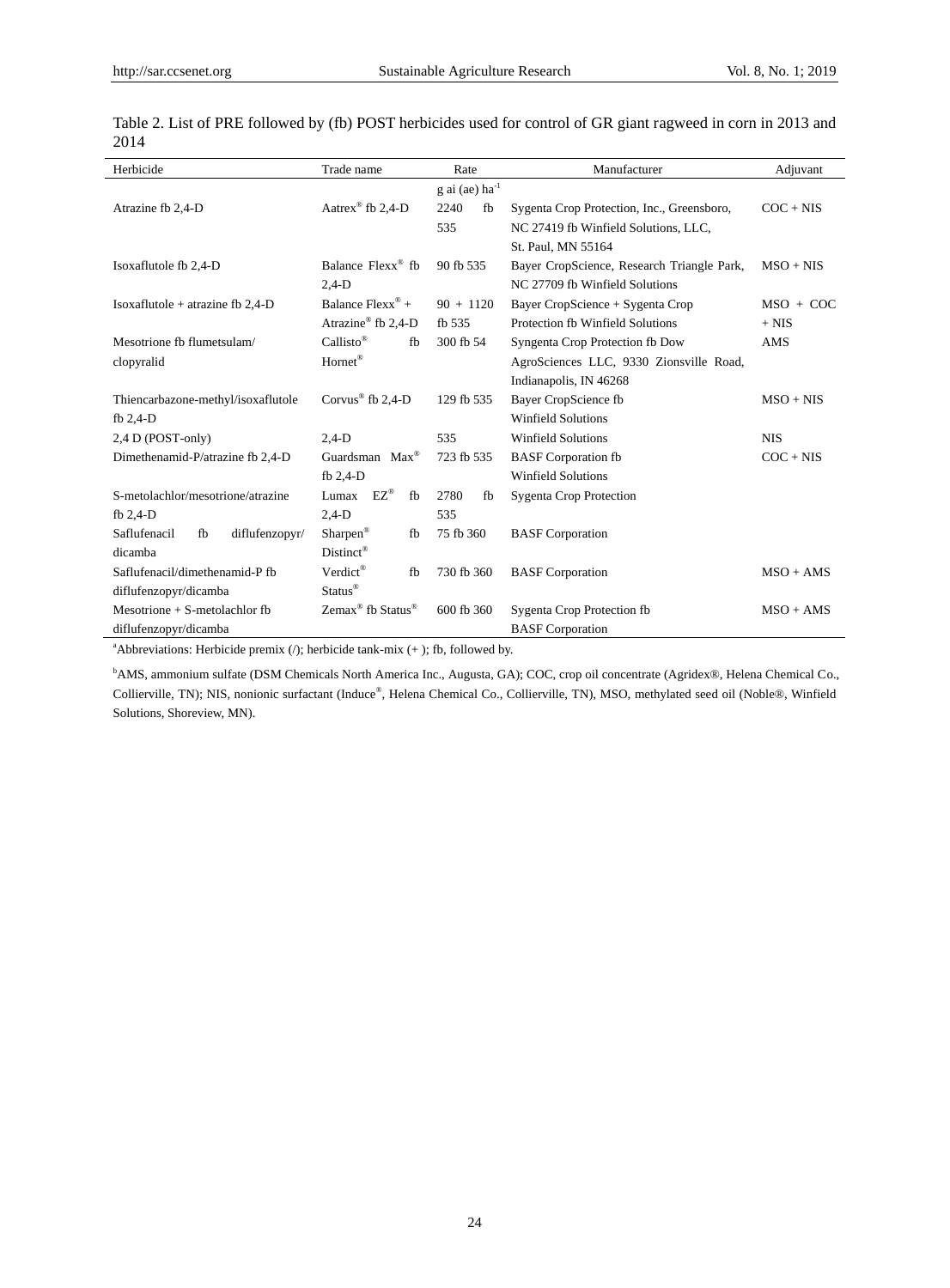| Herbicide                      | Trade name                                    | Rate                       | Manufacturer                                          | Adjuvant   |        |
|--------------------------------|-----------------------------------------------|----------------------------|-------------------------------------------------------|------------|--------|
|                                |                                               | g ai (ae) ha <sup>-1</sup> |                                                       |            |        |
| Sulfentrazone/cloransulam fb   | Authority First® fb                           | 392 fb 35                  | FMC Corporations, Philadelphia, PA 19103 fb BASF      | AMS        | $^{+}$ |
| $imazamos + acifluorfen$       | Raptor®<br>+ Ultra                            | $+280$                     | Corporation + United Phosphorus, Inc,                 | COC        |        |
|                                | Blazer®                                       |                            | King of Prussia, PA 19406                             |            |        |
| Chlorimuron/flumioxazin/       | Envive® fb Raptor®                            | 106 fb 35                  | DuPont, Wilmington, DE 19898 fb BASF Corporation      | COC        |        |
| thifensulfuron                 | + Ultra Blazer®                               | $+280$                     | + United Phosphorus, Inc,                             |            |        |
| fb imazamox $+$ acifluorfen    |                                               |                            | King of Prussia, PA 19406                             |            |        |
| Clorasulam fb lactofen         | FirstRate®<br>fb                              | 10 fb 219                  | Dow AgroSciences LLC, 9330 Zionsville Road,           | AMS        |        |
|                                | Phoenix®                                      |                            | Indianapolis, IN 46268 fb Valent USA Corporation      |            |        |
| Flumioxazin/clorasulam<br>$+$  | Gangster <sup>®</sup> +                       | $129 + 75 +$               | Valent USA Corporation, Walnut Creek, CA 94596 +      | COC        | $+$    |
| flumioxazin +                  | Valor $SX^{\circledR}+$                       | 10 fb $35 +$               | Valent + Dow AgroSciences fb BASF Corporation +       | AMS        |        |
| clorasulam fb imazamox $+$     | FirstRate®<br>fb                              | 280                        |                                                       |            |        |
| acifluorfen                    | $\mathrm{Raptor}^\circledast$<br>$+$<br>Ultra |                            | United Phosphorus, Inc. King of Prussia, PA 19406     |            |        |
|                                | Blazer®                                       |                            |                                                       |            |        |
| Saflufenacil/imazethapyr<br>fb | Till®<br>Op<br>fb                             | 100 fb 219                 | BASF Canada Inc. 100 Milverton                        | AMS        |        |
| lactofen                       | Phoenix®                                      |                            | Drive, 5th Floor Mississauga,                         |            |        |
|                                |                                               |                            | ON fb Valent Corporation                              |            |        |
| Imazethapyr fb lactofen        | Pursuit®<br>fb                                | 70 fb 219                  | <b>BASF</b> Corporation fb                            | <b>MSO</b> | $+$    |
|                                | Phoenix <sup>®</sup>                          |                            | Valent Corporation                                    | AMS        |        |
| $Imazethapyr + S-metolachlor$  | Pursuit® +                                    | $70 + 1411$                | <b>BASF</b> Corporation + Sygenta Crop                | <b>MSO</b> | $+$    |
| fb lactofen                    | Dual II Magnum®                               | fb 219                     | Protection fb Valent Corporation                      | AMS        |        |
|                                | fb Phoenix®                                   |                            |                                                       |            |        |
| Imazaquin fb lactofen          | $Scepter® + Dual II$                          | 143<br>$+$                 | AMVAC Chemical Corporation, Los Angeles, CA           | <b>NIS</b> | $+$    |
|                                | Magnum®<br>fb                                 | 1411<br>fb                 | 90023 + Sygenta Crop Protection fb Valent Corporation | AMS        |        |
|                                | Phoenix <sup>®</sup>                          | 219                        |                                                       |            |        |
| Metribuzin fb lactofen         | Sencor®<br>fb                                 | 438 fb 219                 | Bayer CropScience, Research Triangle                  |            |        |
|                                | Phoenix®                                      |                            | Park, NC 27709 fb Valent Corporation                  |            |        |
| Flumioxazin fb clorasulam      | $SX^{\circledR}$<br>Valor<br>fb               | 113 fb 5                   | Valent USA Corporation fb Dow AgroSciences            | COC        |        |
|                                | FirstRate®                                    |                            |                                                       |            |        |
| Flumioxazin/Chlorimuron fb     | $XLT^{\circledR}$<br>Valor<br>fb              | 158 fb 35                  | Valent USA Corporation fb BASF                        | COC        | $+$    |
| imazamox + acifluorfen         | $\mathrm{Raptor}^\circledR$<br>$\pm$<br>Ultra | $+280$                     | Corporation + United Phosphorus                       | AMS        |        |
|                                | Blazer®                                       |                            |                                                       |            |        |

Table 3. List of PRE followed by (fb) POST herbicides used for control of GR giant ragweed in soybean in 2013 and 2014

<sup>a</sup>Abbreviations: Herbicide premix  $($ *)*; herbicide tank-mix  $(+)$ ; fb, followed by.

<sup>b</sup>AMS, ammonium sulfate (DSM Chemicals North America Inc., Augusta, GA); COC, crop oil concentrate (Agridex®, Helena Chemical Co., Collierville, TN); NIS, nonionic surfactant (Induce®, Helena Chemical Co., Collierville, TN), MSO, methylated seed oil (Noble®, Winfield Solutions, Shoreview, MN).

| Table 4. List of POST-only herbicides used for control of GR giant ragweed in soybean in 2013 and 2014 |  |  |
|--------------------------------------------------------------------------------------------------------|--|--|
|                                                                                                        |  |  |

| Herbicide                | Trade name                                      | Rate                    | Manufacturer                                   | Adjuvant    |
|--------------------------|-------------------------------------------------|-------------------------|------------------------------------------------|-------------|
|                          |                                                 | $g$ ai ha <sup>-1</sup> |                                                |             |
| Clorasulam               | $FirstRate^{\circledR}$                         | 5                       | Dow AgroSciences LLC, 9330                     | COC         |
|                          |                                                 |                         | Zionsville Road, Indianapolis, IN 46268        |             |
| Thifensulfuron $+$       | Harmony $SG^{\circledast}$ +                    | $5 + 5$                 | DuPont 4417 Lancaster Pike Wilmington,         | $COC + AMS$ |
| chlorimuron              | $Classic^{\circledR}$                           |                         | DE 19805, USA                                  |             |
| Lactofen                 | Phoenix <sup>®</sup>                            | 219                     | Valent USA Corporation, Walnut Creek, CA 94596 | COC         |
| $Imazamox + acifluorfen$ | Raptor <sup>®</sup> + Ultra Blazer <sup>®</sup> | $35 + 280$              | BASF Corporation + United Phosphorus,          | $COC + AMS$ |
|                          |                                                 |                         | Inc, King of Prussia, PA 19406                 |             |
| Fomesafen/glyphosate     | Flexstar $GT^{\otimes}$                         | 1382                    | <b>Sygenta Crop Protection</b>                 | AMS         |

<sup>a</sup>Abbreviations: Herbicide premix  $($ ); herbicide tank-mix  $(+)$ 

<sup>b</sup>AMS, ammonium sulfate (DSM Chemicals North America Inc., Augusta, GA); COC, crop oil concentrate (Agridex®, Helena Chemical Co.,

Collierville, TN)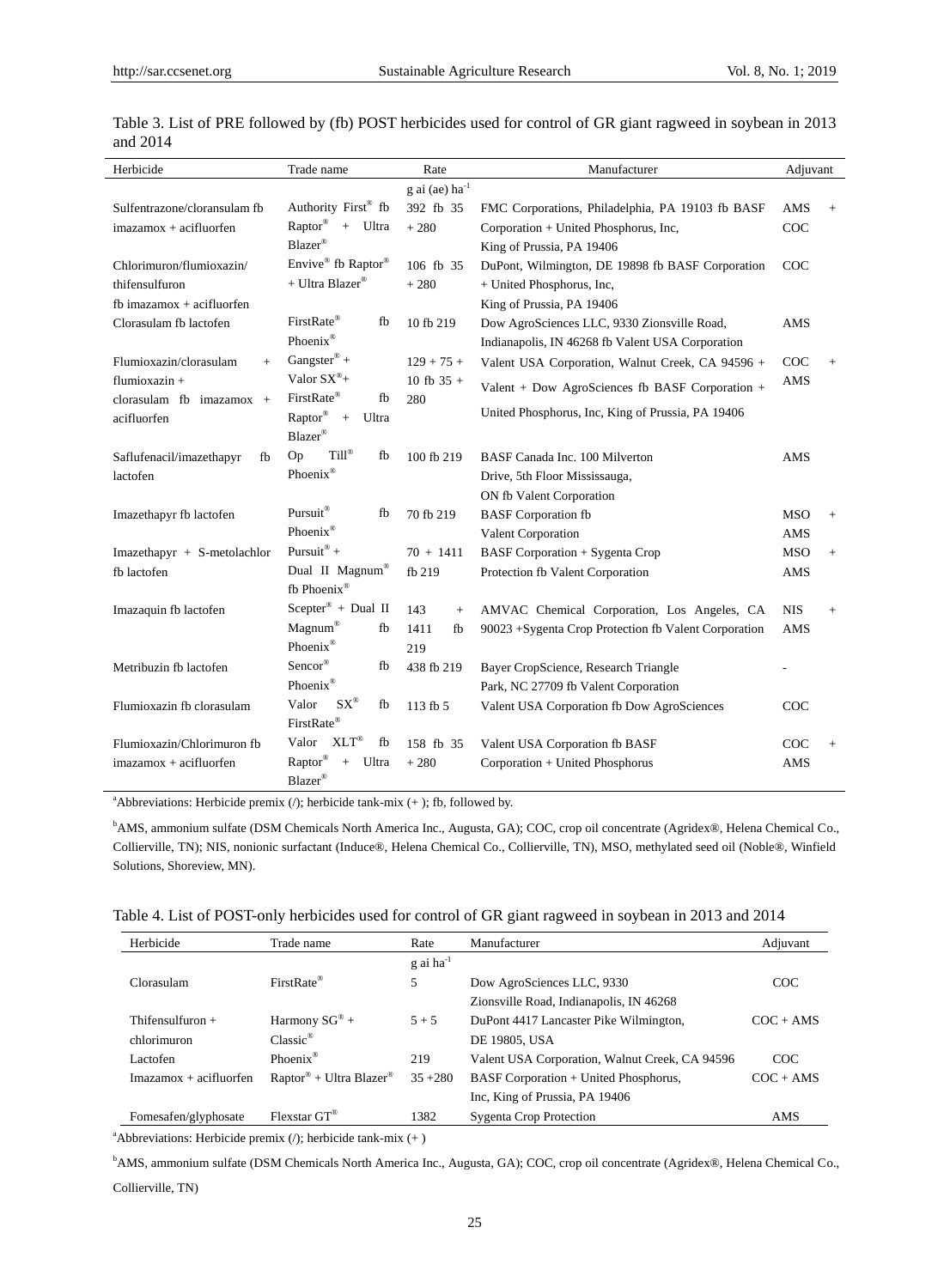

Figure 1. Control and biomass reduction of 10, 20 or 30 cm tall giant ragweed at 21 days after treatment (DAT) with POST-applied glyphosate in field dose-response studies

### **3. Results and Discussion**

## *3.1 Field Dose-Response Studies*

The field dose-response studies indicates that the giant ragweed population was resistant to glyphosate and that the level of resistance was influenced by the growth stage of glyphosate application (Figure 1 and Table 5). The resistance level was calculated by dividing the effective doses (ED values) of glyphosate for 50 or 90% control (or biomass reduction) by the label rate (1060 g ae ha<sup>-1</sup>). Based on control rating, the  $ED_{90}$  values at 21 DAT for 10, 20, and 30 cm tall giant ragweed were 15212, 18071, and 34042 g ae ha<sup>-1</sup>, respectively. The corresponding levels of glyphosate resistance (based on the  $ED_{90}$ ) for 10, 20, and 30 cm tall giant ragweed at 21 DAT was 14X, 17X, and 32X, respectively. Similar glyphosate resistance levels were obtained in dose-response curves based on biomass reduction (Figure 1; Table 5). Based on biomass reduction, the GR giant ragweed was most resistant to glyphosate when plant was 30 cm tall (32X), followed by 20 cm tall (16X) and 10 cm tall (13X). These results suggest that resistance level of the GR giant ragweed population increased with increase in plant size. Varying levels of a weed species resistance to glyphosate at different growth stages have been previously reported (Koger et al., 2004; Shrestha et al., 2007; VanGessel, 2001; Norsworthy et al., 2010).



Figure 2. Control and biomass reduction of 10, 20 or 30 cm tall giant ragweed at 21 days after treatment (DAT) with POST-applied saflufenacil tank-mixed with glyphosate  $(1060 \text{ g}$  ae ha<sup>-1</sup>) in field dose-response studies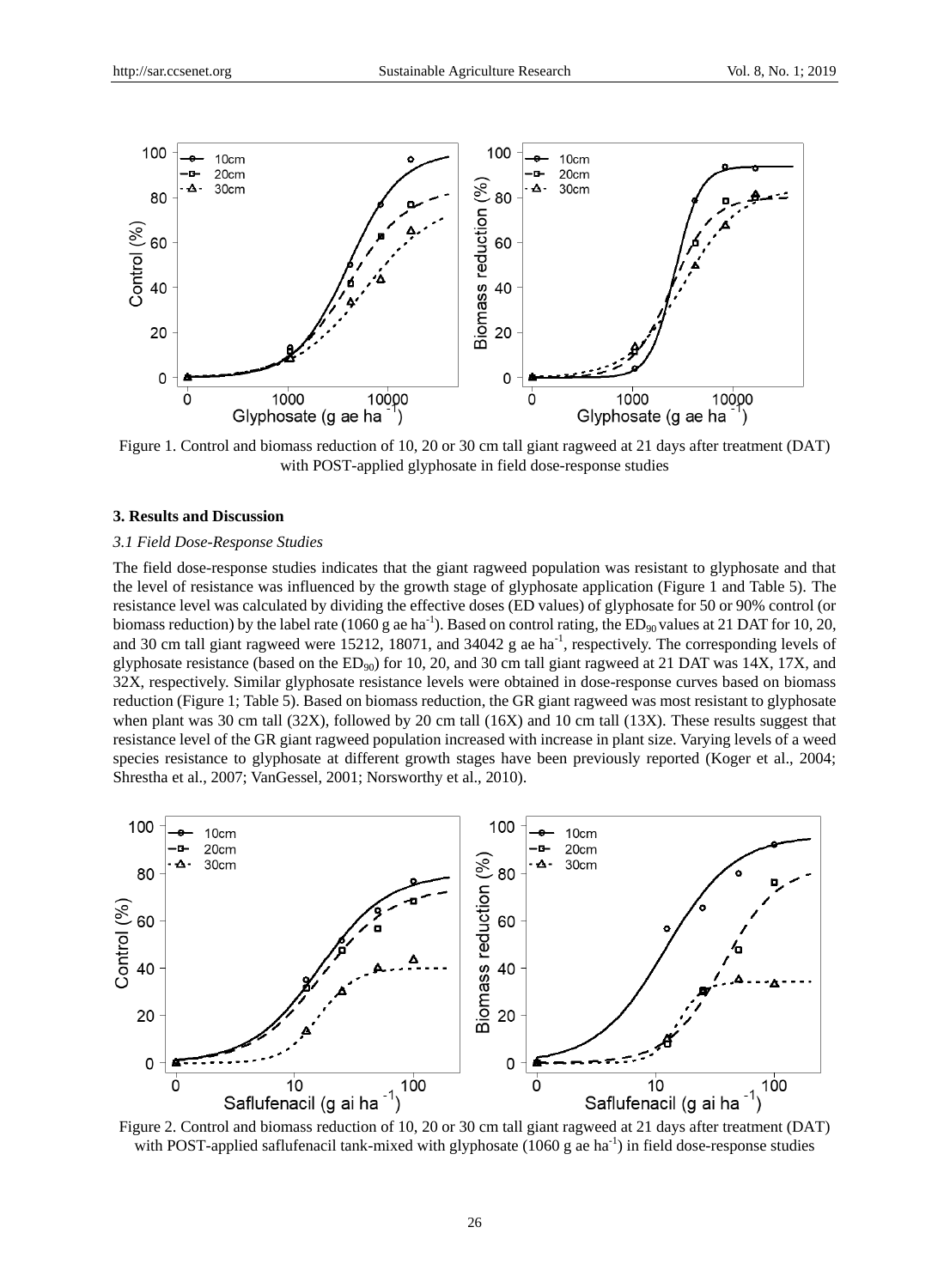

Figure 3. Control and biomass reduction of 10, 20 or 30 cm tall giant ragweed at 21 days after treatment (DAT) with POST-applied dicamba tank-mixed with glyphosate  $(1060 \text{ g}$  ae ha<sup>-1</sup>) in field dose-response studies

The dose-response of the GR giant ragweed to saflufenacil tank-mixed with glyphosate (1060 g ae ha) showed a poor control (Figure 2; Table 6). For example, a label rate of saflufenacil (25 g ai ha<sup>-1</sup>) tank-mixed with glyphosate (1060 g ae ha<sup>-1</sup>) provided 48, 45 and 27% control of GR giant ragweed when plant was 10, 20 and 30 cm tall respectively, at 21 DAT. The  $ED_{90}$  indicated that 495 - 532 g ai ha<sup>-1</sup> of the saflufenacil tank-mixed with 1060 g ae ha<sup>-1</sup> of glyphosate was needed to provide 90% control of the 10 - 20 cm tall GR giant ragweed (Table 6), which are much higher than the label rate  $(25 \text{ g ai ha}^{-1})$ . The 30 cm tall giant ragweed needed as much as 810 g ai ha<sup>-1</sup> of saflufenacil to provide the same level of control. The estimated doses of saflufenacil for 90% biomass reduction were 238, 437, and 804 g ai ha<sup>-1</sup> for 10, 20, and 30 cm tall giant ragweed, respectively. These results indicate that saflufenacil applied post-emergence is not a viable option for GR giant ragweed control.

|  | Table 5. Effective doses of glyphosate at 21 DAT for 50% control or biomass reduction (ED <sub>50</sub> ) and 90% control |  |  |  |  |
|--|---------------------------------------------------------------------------------------------------------------------------|--|--|--|--|
|  | or biomass reduction ( $ED_{90}$ ) of 10, 20, or 30 cm tall giant ragweed                                                 |  |  |  |  |

| Measure           | Weed height (cm) | $ED_{50}$ ( $\pm SE$ )<br>$ED_{90}$ ( $\pm SE$ ) |                                        | Resistance level |           |
|-------------------|------------------|--------------------------------------------------|----------------------------------------|------------------|-----------|
| Control           |                  |                                                  | ------Glyphosate (g ae $ha^{-1}$ )---- | $ED_{50}$        | $ED_{90}$ |
|                   | 10               | 4024 (103)                                       | 15212 (4246)                           | $\overline{4}$   | 14        |
|                   | 20               | 4099 (735)                                       | 18071 (4012)                           | $\overline{4}$   | 17        |
|                   | 30               | 5867 (1017)                                      | 34042 (12231)                          | 6                | 32        |
| Biomass reduction |                  |                                                  |                                        |                  |           |
|                   | 10               | 2757 (357)                                       | 14956 (359)                            | 3                | 13        |
|                   | 20               | 3119 (602)                                       | 17691 (1858)                           | 3                | 16        |
|                   | 30               | 4215 (1210)                                      | 34562 (4159)                           | 4                | 32        |

However, the dose-response curve showed that tank-mix of dicamba and glyphosate provided a good control of the GR giant ragweed across all growth stages (Figure 3; Table 6). The required doses of dicamba for 90% control were 214, 402 and 482 g ae ha<sup>-1</sup> of dicamba for 10, 20, and 30 cm tall giant ragweed respectively, when tank-mixed with glyphosate  $(1060 \text{ g}$  ae ha<sup>-1</sup>). The estimated doses for 90% control were within the recommended label rate (560 g ae ha<sup>-1</sup>) of dicamba, suggesting that GR giant ragweed can be effectively controlled by dicamba. Others also reported giant ragweed are known to be very susceptible to auxin herbicides including dicamba (Vink et al., 2012a; Robinson et al., 2012; Spaunhorst et al., 2014; Chahal et al., 2015). For example, Chahal et al. (2015) reported 93% control of 10 to 20 cm tall GR giant ragweed with 2,4-D, an auxnic herbicide; and giant ragweed was generally more susceptible to 2,4-D than other broadleaf weed species such as kochia (*Kochia scoparia*) and common waterhemp (*Amaranthus rudis*).

#### *3.2 Pre-Plant Control in Corn*

The GR giant ragweed was controlled 90 to 100% with all the evaluated pre-plant (soil applied) herbicides at 30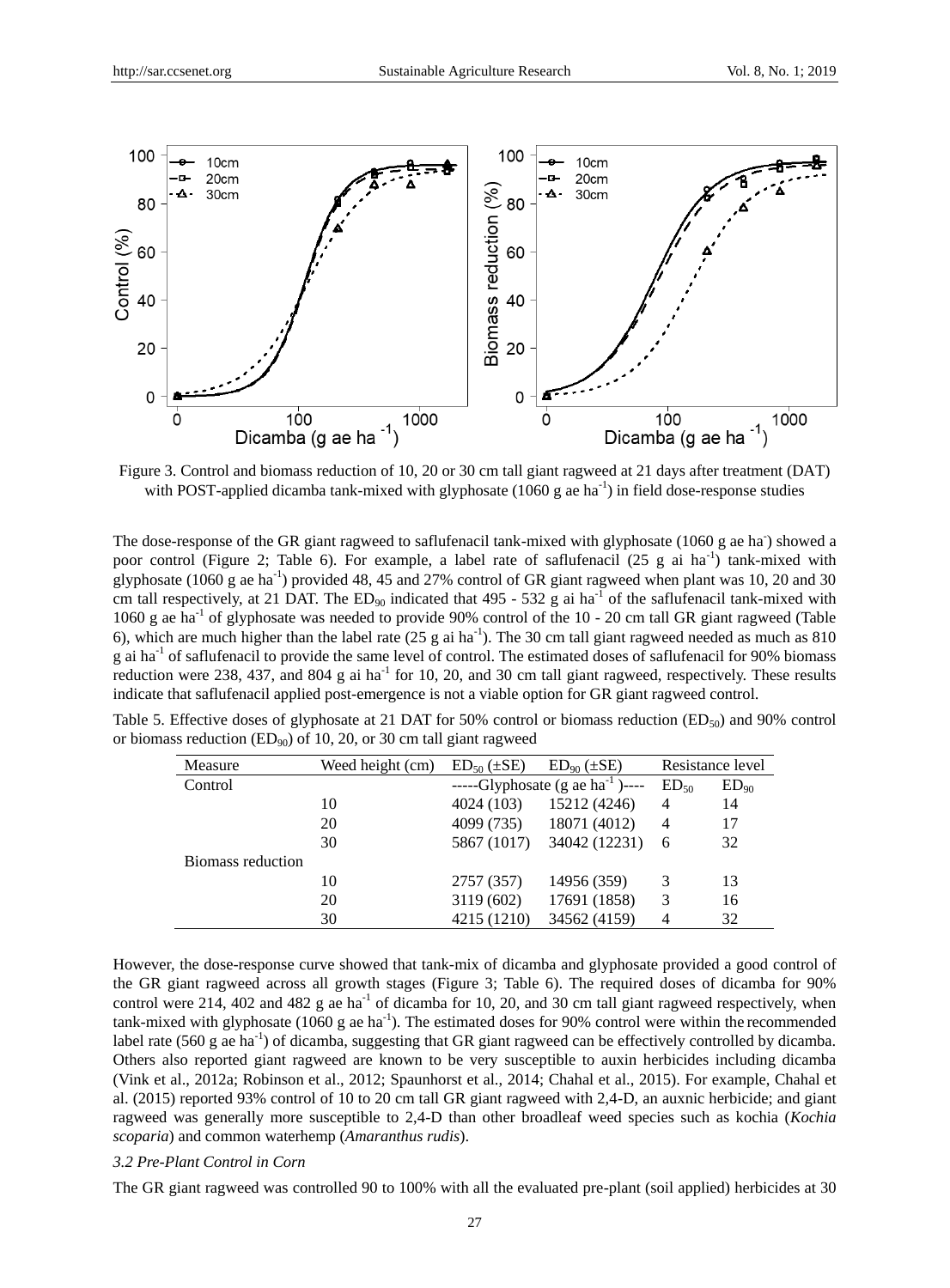DAT (Table 7). For example, the use of a photosystem II inhibitor (atrazine, 2240 g ai ha<sup>-1</sup>), HPPD inhibitor (isoxaflutole, 90 ai ha<sup>-1</sup>) or their tank-mixture provided 97 to 100% control of the GR giant ragweed 30 DAT. In addition, tank-mixture of atrazine (1120 g ai ha<sup>-1</sup>) plus a PPO inhibitor (flumioxazin, 210 g ai ha<sup>-1</sup>) or a premix of atrazine with a shoot growth inhibitor (dimethenamid-p, 723 g ai  $ha^{-1}$ ) provided 93 to 100% control of the GR giant ragweed 30 DAT. All tested pre-plant herbicides provided 87 to 97% biomass reduction of the giant ragweed 30 DAT. Re-evaluation of the herbicide treatments at 60 or 75 DAT showed that high rate of saflufenacil (75 g ai  $\text{ha}^{-1}$ ) provided the lowest control (57 or 73%), followed by premix of flumioxazin/pyroxasulfone (85%), while other herbicide treatments maintained 90 to 100% control of the giant ragweed. Similarly, in a study conducted at two locations near Windsor, Vink et al. (2012b) reported a tank-mix of saflufenacil and glyphosate provided 82% control of GR giant ragweed 30 DAT. In general, our study suggests that several herbicides with different modes of action are available for pre-plant control of GR giant ragweed.

Table 6. Effective doses of saflufenacil and dicamba at 21 DAT for 50% control or biomass reduction (ED<sub>50</sub>) and 90% control or biomass reduction  $(ED_{90})$  of 10, 20, or 30 cm tall giant ragweed

|                  | Control                                 |                        |                       | Biomass reduction  |  |  |
|------------------|-----------------------------------------|------------------------|-----------------------|--------------------|--|--|
| Weed height (cm) | $ED_{50}$ ( $\pm SE$ )                  | $ED_{90}$ ( $\pm SE$ ) | $ED_{50}$ ( $\pm$ SE) | $ED_{90} (\pm SE)$ |  |  |
|                  | -Saflufenacil (g ai ha <sup>-1</sup> )- |                        |                       |                    |  |  |
| 10               | 197 (132)                               | 532 (38)               | 103(11)               | 238 (40)           |  |  |
| 20               | 227 (108)                               | 495 (101)              | 210(79)               | 437 (233)          |  |  |
| 30               | 652 (373)                               | 810 (221)              | 265(87)               | 804 (280)          |  |  |
|                  | -Dicamba (g ae $ha^{-1}$ )---           |                        |                       |                    |  |  |
| 10               | 52 (29)                                 | 214 (132)              | 37(18)                | 120(30)            |  |  |
| 20               | 210(40)                                 | 402 (102)              | 146(18)               | 252(15)            |  |  |
| 30               | 284 (31)                                | 482 (101)              | 439 (58)              | 603 (302)          |  |  |

| Table 7. Pre-plant herbicide program on GR giant ragweed in Corn in 2013 and 2014 |  |  |  |  |
|-----------------------------------------------------------------------------------|--|--|--|--|
|-----------------------------------------------------------------------------------|--|--|--|--|

|                                    |                         |            | Control |                 | Biomass reduction |
|------------------------------------|-------------------------|------------|---------|-----------------|-------------------|
| Herbicide                          | Rate                    | 30         | 60      | 75              | 30                |
|                                    |                         | <b>DAT</b> | DAT     | <b>DAT</b>      | DAT               |
|                                    | $g$ ai ha <sup>-1</sup> |            |         | -%--            |                   |
| Atrazine                           | 2240                    | 100        | 90 a    | 90 a            | 96                |
| Isoxaflutole                       | 90                      | 100        | 100a    | 100a            | 97                |
| $Isoxaflutole + Atrazine$          | $90 + 1120$             | 97         | 100a    | 100a            | 89                |
| Mesotrione                         | 300                     | 97         | 100a    | 100a            | 89                |
| Thiencarbazone-methyl/isoxaflutole | 129                     | 90         | 100a    | 100a            | 90                |
| Flumioxazin/Pyroxasulfone          | 315                     | 100        | 85 b    | 85 b            | 91                |
| Dimethenamid-P/atrazine            | 723                     | 100        | 100a    | 100a            | 96                |
| S-metolachlor/mesotrione/atrazine  | 2780                    | 97         | 100 a   | 100a            | 91                |
| Saflufenacil                       | 75                      | 90         | 73 c    | 57 c            | 87                |
| $Flumioxazin + Atrazine$           | $210 + 1120$            | 93         | 98 a    | 97 a            | 90                |
| Saflufenacil/dimethenamid-P        | 730                     | 100        | 90 a    | 80 <sub>b</sub> | 94                |
| $Mesotrione + S-metolachlor$       | 600                     | 100        | 100 a   | 100a            | 97                |
| LSD ( $\alpha \leq 0.05$ )         |                         |            | *       | ∗               |                   |

<sup>a</sup>Abbreviations: DAT, days after treatment; data of non-treated plots were excluded in the analyses. Reduction in biomass was relative to biomass of non-treated plot.

bData within column with uncommon alphabet(s) are different based on Fisher's LSD test ( $\alpha \le 0.05$ ).

<sup>c</sup>Herbicide premix (/); herbicide tank-mix (+); \* Significant difference among treatments ( $\alpha \le 0.05$ ).

## *3.3 PRE followed by POST Control in Corn*

Most of the evaluated PRE herbicides provided 88 to 95% control of the GR giant ragweed, with an improved control up 100% when PRE was followed by POST application of auxin herbicides (Table 8). For example, PRE application of atrazine (2240 g ai ha<sup>-1</sup>) or isoxaflutole (90 ai ha<sup>-1</sup>) provided 93 or 95% control 30 DAT, while a complete (100%) control was recorded when followed by POST application of 2,4-D (535 g ae ha<sup>-1</sup>). The lowest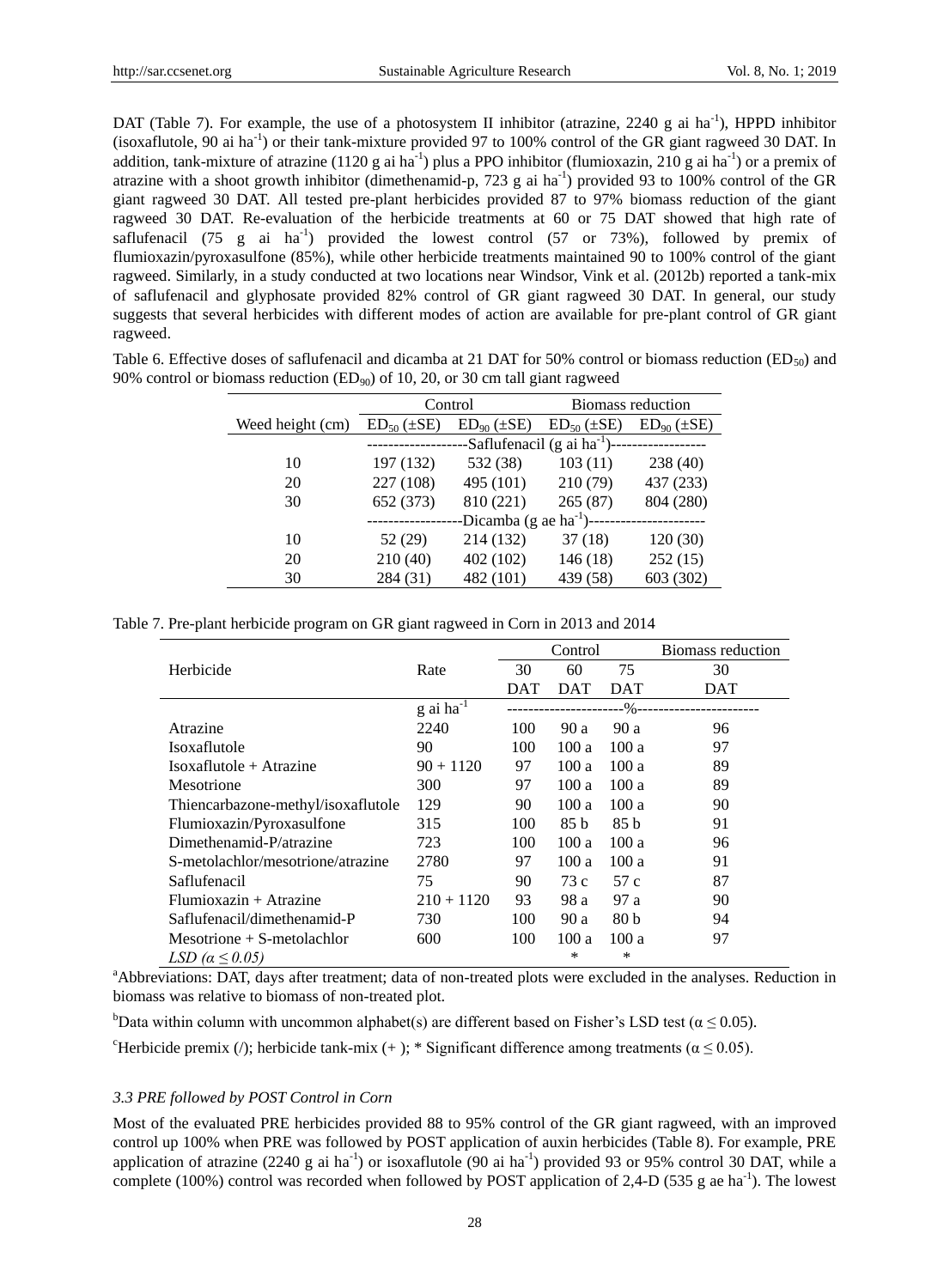$(69%)$  control provided PRE application of saflufenacil (75 g ai ha<sup>-1</sup>); however, POST application of dicamba  $(66 g$  ae ha<sup>-1</sup>) improved control to 100%. Biomass was reduced at least 90% when PRE was followed by POST application of the any of the auxinic herbicides. Similarly, Vink et al. (2012b) reported at least 90% reduction in GR giant ragweed biomass with PRE followed by POST application of dicamba.

|  |  | Table 8. PRE followed by (fb) POST herbicide program on GR giant ragweed in Corn in 2013 and 2014 |
|--|--|---------------------------------------------------------------------------------------------------|
|--|--|---------------------------------------------------------------------------------------------------|

|                                                       |                              | Control  |           | Biomass reduction |
|-------------------------------------------------------|------------------------------|----------|-----------|-------------------|
| Herbicide                                             | Rate                         | 30 DAPRE | 30 DAPOST | 30 DAPOST         |
|                                                       | $g$ ai (ae) ha <sup>-1</sup> |          |           |                   |
| Atrazine fb 2,4-D                                     | 2240 fb 535                  | 93 a     | 100       | 90                |
| Isoxaflutole fb 2,4-D                                 | 90 fb 535                    | 94 a     | 100       | 90                |
| Isoxaflutole + atrazine fb $2,4$ -D                   | $90 + 1120$ fb 535           | 95 a     | 100       | 95                |
| Mesotrione fb flumetsulam/clopyralid                  | 300 fb 54                    | 88 ab    | 100       | 94                |
| Thiencarbazone-methyl/isoxaflutole fb 2,4-D           | 129 fb 535                   | 95 a     | 100       | 95                |
| $2,4$ D (POST-only)                                   | 535                          | 10d      | 91        | 90                |
| Dimethenamid-P/atrazine fb 2,4-D                      | 723 fb 535                   | 93 a     | 100       | 94                |
| S-metolachlor/mesotrione/atrazine fb 2,4-D            | 2780 fb 535                  | 94 a     | 100       | 93                |
| Saflufenacil fb diflufenzopyr/dicamba                 | 75 fb 360                    | 69c      | 100       | 96                |
| Saflufenacil/dimethenamid-P fb diflufenzopyr/dicamba  | 730 fb 360                   | 87 b     | 100       | 96                |
| Mesotrione $+$ S-metolachlor fb diflufenzopyr/dicamba | 600 fb 360                   | 89 ab    | 100       | 95                |
| LSD $(\alpha \leq 0.05)$                              |                              | *        |           |                   |

<sup>a</sup>Abbreviations: DAPRE, days after PRE; DAPOST, days after POST; data of non-treated plots were excluded in the analyses. Reduction in biomass was relative to biomass of non-treated plot.

bData within column with uncommon alphabet(s) are different based on Fisher's LSD test ( $\alpha \le 0.05$ ).

 ${}^{\circ}$ Herbicide premix (/); herbicide tank-mix (+)

\*Significant difference among treatments ( $\alpha \le 0.05$ ).

## Table 9. PRE followed by (fb) POST herbicide program on GR giant ragweed in Soybean in 2013 and 2014

|                                                       |                               | Control                                |           | Biomass reduction |
|-------------------------------------------------------|-------------------------------|----------------------------------------|-----------|-------------------|
| Herbicide                                             | Rate                          | 30 DAPRE                               | 30 DAPOST | 30DAPOST          |
|                                                       | $g$ ai ha <sup>-1</sup>       | --------------------%----------------- |           |                   |
| Sulfentrazone/cloransulam fb imazamox $+$ acifluorfen | 392 fb $35 + 280$             | 100a                                   | 100       | 98                |
| Chlorimuron/flumioxazin/thifensulfuron fb             | 106 fb $35 + 280$             | 100a                                   | 100       | 99                |
| $imazamos + acifluorfen$                              |                               |                                        |           |                   |
| Clorasulam fb lactofen                                | 10 fb 219                     | 100a                                   | 100       | 97                |
| $Flumioxazin/clorasulam + flumioxazin +$              | $129 + 75 + 10$ fb $35 + 280$ | 100a                                   | 100       | 96                |
| $\alpha$ clorasulam fb imazamox + acifluorfen         |                               |                                        |           |                   |
| Saflufenacil/imazethapyr fb lactofen                  | 100 fb 219                    | $90$ ab                                | 100       | 98                |
| Imazethapyr fb lactofen                               | 70 fb 219                     | $90$ ab                                | 98        | 96                |
| $Imaxethapyr + S-metolachlor fb$ lactofen             | $70 + 1411$ fb 219            | 85 b                                   | 100       | 96                |
| Imazaquin fb lactofen                                 | $143 + 1411$ fb 219           | 100a                                   | 100       | 96                |
| Metribuzin fb lactofen                                | 438 fb 219                    | 84 b                                   | 98        | 94                |
| Flumioxazin fb clorasulam                             | 113fb5                        | 98 a                                   | 100       | 96                |
| $Flumioxazin/Chlorimuron fb$ imazamox $+$ acifluorfen | 158 fb $35 + 280$             | 100a                                   | 100       | 98                |
| LSD $(\alpha \leq 0.05)$                              |                               | $\ast$                                 |           |                   |

<sup>a</sup>Abbreviations: DAPRE, days after PRE; DAPOST, days after POST; data of non-treated plots were excluded in the analyses. Reduction in biomass was relative to biomass of non-treated plot.

<sup>b</sup>Data within column with uncommon alphabet(s) are different based on Fisher's LSD test ( $\alpha \le 0.05$ ).

 $c$ Herbicide premix (/); herbicide tank-mix (+)

\*Significant difference among treatments ( $\alpha \le 0.05$ ).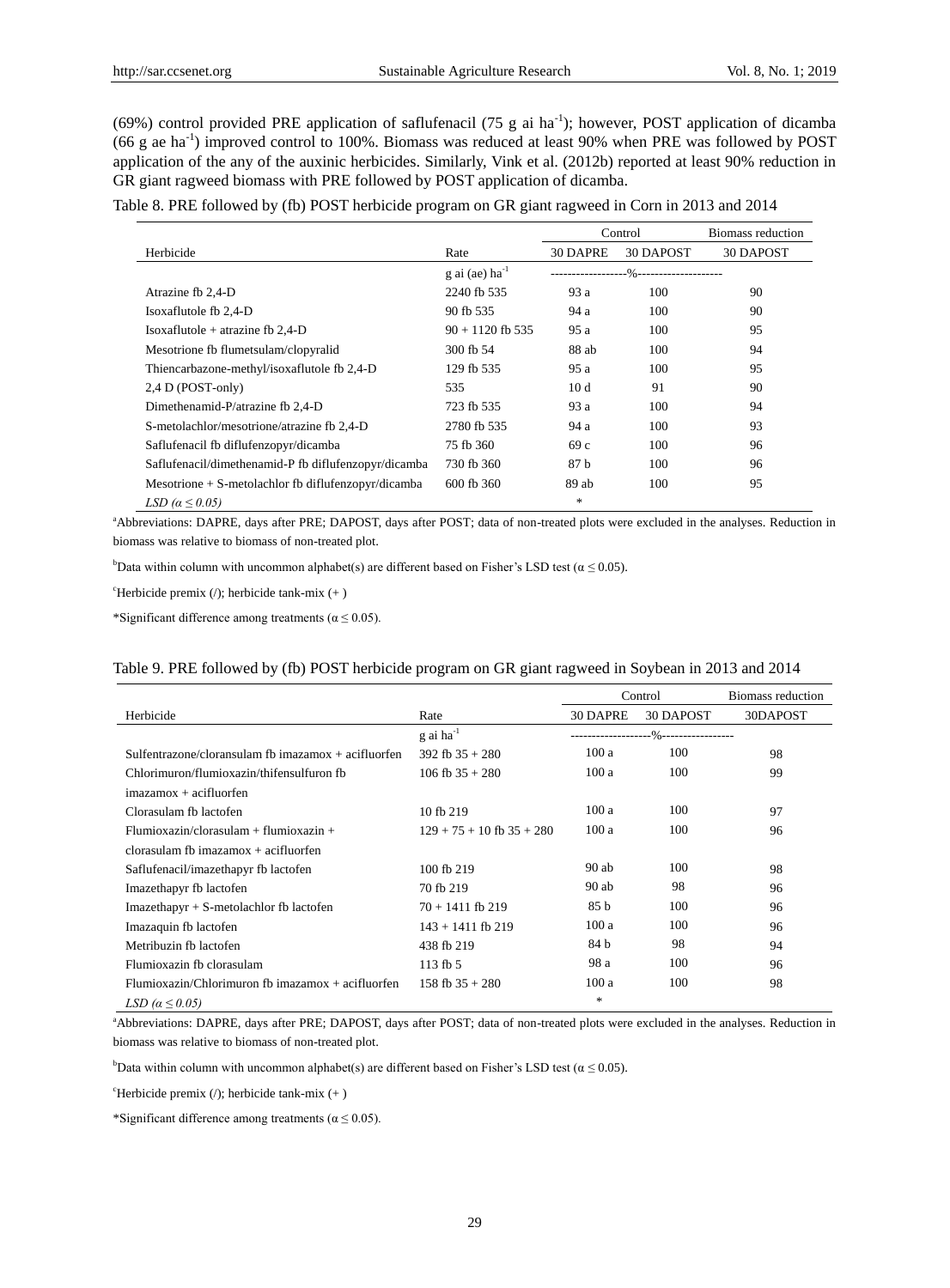| Herbicide                      | Rate                    | Control                     | Biomass reduction |
|--------------------------------|-------------------------|-----------------------------|-------------------|
|                                |                         | 30 DAT                      | 30 DAT            |
|                                | $g$ ai ha <sup>-1</sup> | -------------%------------- |                   |
| Clorasulam                     | 5                       | 80 <sub>b</sub>             | 75 b              |
| Thifensulfuron $+$ chlorimuron | $5 + 5$                 | 40c                         | 41 c              |
| Lactofen                       | 219                     | 85h                         | 82 <sub>b</sub>   |
| $Imazamox + acifluorfen$       | $35 + 280$              | 62c                         | 61c               |
| Fomesafen/glyphosate           | 1382                    | 96 a                        | 92a               |
| LSD $(\alpha \leq 0.05)$       |                         | 永                           | $\frac{1}{20}$    |

# Table 10. POST-only herbicide program on GR giant ragweed in Soybean in 2013 and 2014

aAbbreviations: DAT, days after treatment; data of non-treated plots were excluded in the analyses. Reduction in biomass was relative to biomass of non-treated plot.

bData within column with uncommon alphabet(s) are different based on Fisher's LSD test ( $\alpha \le 0.05$ )

 ${}^{\circ}$ Herbicide premix (/); herbicide tank-mix (+)

\*Significant difference among treatments ( $\alpha \le 0.05$ ).

## *3.4 PRE followed by POST Control in Soybean*

The GR giant ragweed population was controlled 90 to 100% with most of the evaluated PRE herbicides, with a sustained or improved control with POST application of herbicides (Table 9). For example, PRE applied premix of sulfentrazone/cloransulam (392 g ai ha<sup>-1</sup>) provided 100% control of giant ragweed 30 days after PRE (DAPRE); this level of control was sustained with POST applied tank-mix of imazamox (35 g ai ha<sup>-1</sup>) plus acifluorfen (280 g ai ha<sup>-1</sup>) 30 days after POST (DAPOST). In addition, PRE application of imazethapyr (70 g ai ha<sup>-1</sup>) provided 90% control, while 100% control was achieved when followed by POST application of lactofen  $(219 \text{ g ai ha}^{-1})$  30 DAPOST.

The least control (84%) was provided by PRE application of metribuzin (438 g ai ha<sup>-1</sup>) 30 DAPOST; however, 98% control was achieved when followed by POST application of lactofen (219 g ai ha<sup>-1</sup>). Giant ragweed biomass reduction with the herbicide programs was similar to the visual control ratings 30 DAPOST (Table 8). These results indicates that there are available herbicide options for GR giant ragweed control in soybean.

## *3.5 POST-only Control in Soybean*

POST-only herbicide program provided ≤ 90% GR giant ragweed control, except POST-application of fomesafen/glyphosate (1380 g ai ha<sup>-1</sup>) which provided 96% control 30 DAT (Table 10). The poor control of giant ragweed by the POST-only herbicides may be attributed to high ragweed density and taller plants at the time of application. Giant ragweed usually emerges early in the growing season; thus, a delayed POST weed control program would result in poor giant ragweed control. Previous research has shown that without pre-plant or PRE weed control, POST-only herbicide program could provide undesirable control of GR giant ragweed (Ganie et al., 2016; Follings et al., 2013).

Weed control programs based on rotation of herbicides or mixtures of multiple site of actions has been widely recommended to minimize selection pressure often associated with evolution of resistant weeds (Knezevic et al., 2009; Robinson et al., 2012; Regnier et al., 2016; Osipitan and Dille, 2017; Evans et al., 2018). In addition, risk of herbicide resistance may be reduced when PRE followed by POST application programs are used as part of diverse approach to weed control (Livingston et al. 2015). Research also showed that that sequential application of PRE followed by POST herbicides would control cohorts that emerge over longer period of time in the growing season, especially early- and mid-season emerging weeds (Vink et al., 2012a; Kaur et al., 2016). In general, it is recommended that PRE followed by POST herbicide program would be a good tool for GR giant ragweed control in corn and soybean. Results from this study confirmed that giant ragweed population near David city, Nebraska was truly glyphosate resistant and that dicamba can effectively control the GR giant ragweed, particularly when applied at early growth stage (10 to 20 cm tall) of the weed. Most importantly and from the practical standpoint, we determined that there are herbicide programs available to effectively control GR ragweed in corn and soybean, at least under Nebraska's growing conditions.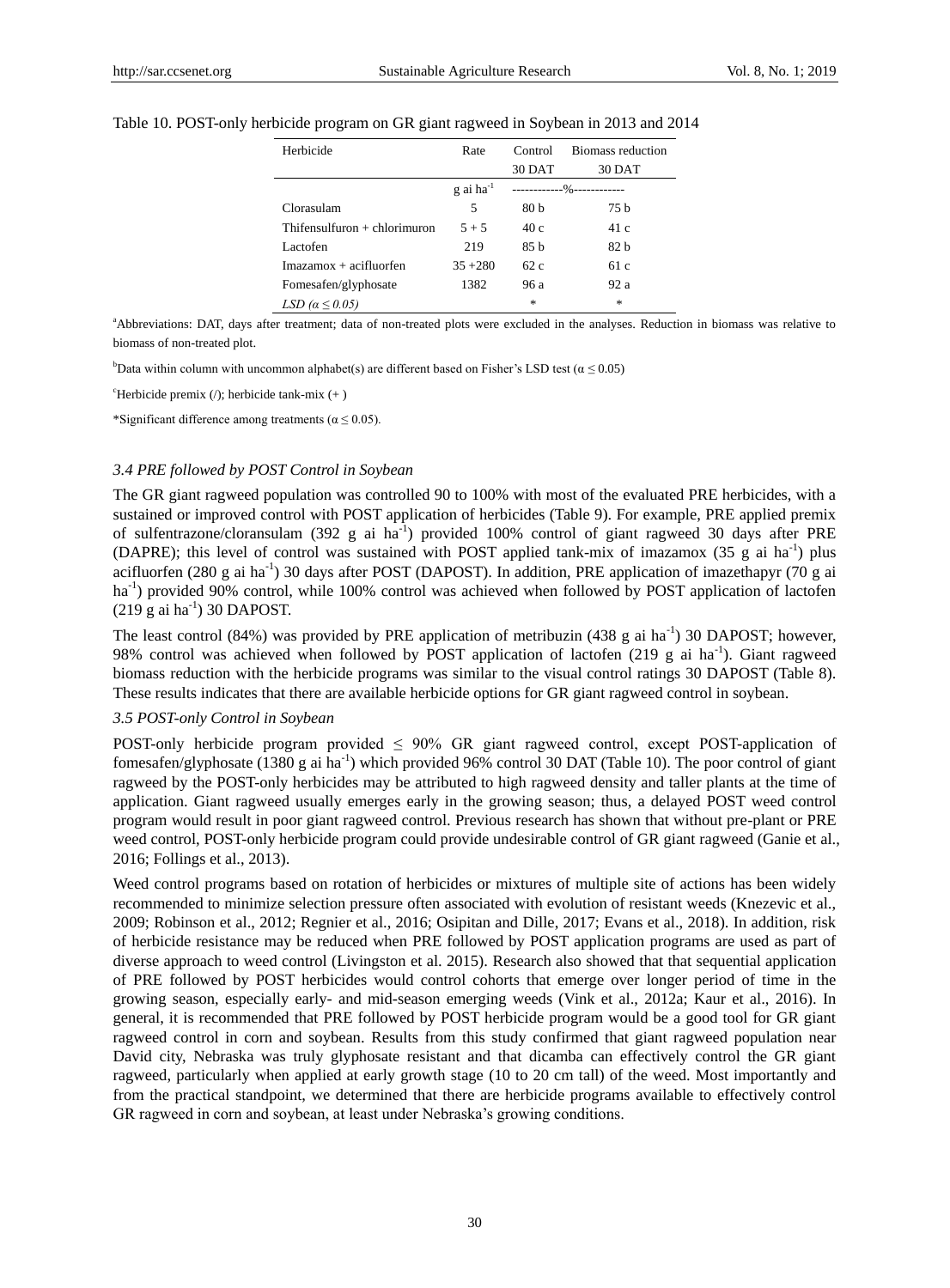## **References**

- Belfry, K. D., & Sikkema, P. H. (2015). Preplant and postemergence control of glyphosate-resistant giant ragweed in corn. *Agric Sci.*, *6,* 250-256. https:// doi.org/10.4236/as.2015.62026
- Chahal, P. S., Aulakh, J. S., Rosenbaum, K., & Jhala, A. J. (2015). Growth stage affects dose response of selected glyphosate-resistant weeds to premix of 2, 4-D choline and glyphosate (Enlist Duo™ Herbicide\*). *J Agric Sci.*, *7,* 1-9. https:// doi.org/10.5539/jas.v7n11p1
- Ditschun, S., Soltani, N., Robinson, D. E., Tardif, F. J., Kaastra, A. C., & Sikkema, P. H. (2016). Control of Glyphosate-Resistant Giant Ragweed (*Ambrosia trifida* L.) with Isoxaflutole and Metribuzin Tankmix. *Am J Plant Sci.*, *7*, 900-916. https://doi.org/10.4236/ajps.2016.76087
- Evans, J. A., Williams, A., Hager, A. G., Mirsky, S. B., Tranel, P. J., & Davis, A. S. (2018). Confronting herbicide resistance with cooperative management. *Pest Manag Sci., 8,* 123. https://doi.org/0.1002/ps.5105
- Follings, J., Soltani, N., Robinson, D. E., Tardif, F. J., Lawton, M. B., & Sikkema, P. H. (2013). Glyphosate-resistant giant ragweed. *Agric Sci., 4,* 194. https://doi.org/10.4236/as.2013.44028
- Ganie, Z. A., Sandell, L. D., Jugulam, M., Kruger, G. R., Marx, D. B., & Jhala, A. J. (2016). Integrated management of glyphosate-resistant giant ragweed (Ambrosia trifida) with tillage and herbicides in soybean. *Weed Technol., 30*, 45-56. https://doi.org/10.1614/WT-D-15-00089.1
- Goplen, J. J., Sheaffer, C. C., Becker, R. L., Coulter, J. A., Breitenbach, F. R., Behnken, L. M., ... Gunsolus, J. L. (2017). Seedbank Depletion and Emergence Patterns of Giant Ragweed (*Ambrosia trifida*) in Minnesota Cropping Systems. *Weed Sc., 65*, 52-60. https://doi.org/10.1614/WS-D-16-00084.1
- Goplen, J. J., Coulter, J. A., Sheaffer, C. C., Becker, R. L., Breitenbach, F. R., Behnken, L. M., & Gunsolus, J. L. (2018). Economic Performance of Crop Rotations in the Presence of Herbicide-Resistant Giant Ragweed. *Agron J.*, *110*, 260-268. https://doi.org/10.2134/agronj2016.09.0536
- Harrison, S. K., Regnier, E. E., Schmoll, J. T., & Webb, J. E. (2001). Competition and fecundity of giant ragweed in corn. *Weed Sci.*, *49*(2), 224-229. https://doi.org/10.1614/0043-1745
- Heap, I. (2018). The International Survey of Herbicide Resistant Weeds. http://www.weedscience.com. Accessed: August 10, 2018
- Heap, I., & Duke, S. O. (2018). Overview of glyphosate‐resistant weeds worldwide. *Pest Manag Sci., 74*, 1040-1049. https://doi.org/10.1002/ps.4760
- Kaur, S., Sandell, L. D., Lindquist, J. L., & Jhala, A. J. (2014). Glyphosate-resistant giant ragweed (*Ambrosia trifida*) control in glufosinate-resistant soybean. *Weed Technol., 28*, 569-577. https://doi.org/10.1614/WT-D-14-00009.1
- Kaur, S., Werle, R., Sandell, L., & Jhala, A. J. (2016). Spring-tillage has no effect on the emergence pattern of glyphosate-resistant giant ragweed (*Ambrosia trifida* L.) in Nebraska. *Can J Plant Sci., 96*, 726-729. https://doi.org/10.1139/cjps-2015-0287
- Knezevic, S. Z., Streibig, J. C., & Ritz, C. (2007). Utilizing R software package for dose-response studies: the concept and data analysis. *Weed Technol., 21*, 840-848. https://doi.org/10.1614/WT-06-161.1
- Knezevic, S. Z., Datta, A., Scott, J., Klein, R. N., & Golus, J. (2009). Problem weed control in glyphosate-resistant soybean with glyphosate tank mixes and soil-applied herbicides. *Weed Technol., 23*, 507-512. https://doi.org/10.1614/WT-09-012.1
- Knezevic, S. Z., Osipitan, O. A., & Scott, J. E. (2018). Sensitivity of Grape and Tomato to Micro-rates of Dicamba-based Herbicides. *J Hortic*., *5*, 1.
- Koger, C. H., Poston, D. H., Hayes, R. M., & Montgomery, R. F. (2004). Glyphosate-resistant horseweed (*Conyza canadensis*) in Mississippi. *Weed Technol., 18*, 820-825. https://doi.org/10.1614/WT-03-218R
- Livingston, M., Fernandez-Cornejo, J., Unger, J., Osteen, C., Schimmelpfennig, D., Park, T., & Lambert, D. (2015). The Economics of Glyphosate Resistance Management in Corn and Soybean Production, Washington, DC: US Department of Agriculture ERR. 184, 45.
- Mahoney, K. J., McNaughton, K. E., & Sikkema, P. H. (2015). Control of glyphosate-resistant giant ragweed in winter wheat. *Weed Technol.*, *29*, 868-873. https://doi.org/10.1614/WT-D-15-00028.1
- Norsworthy, J. K., Jha, P., Steckel, L. E., & Scott, R. C. (2010). Confirmation and control of glyphosate-resistant giant ragweed (*Ambrosia trifida*) in Tennessee. *Weed Technol., 24*, 64-70.